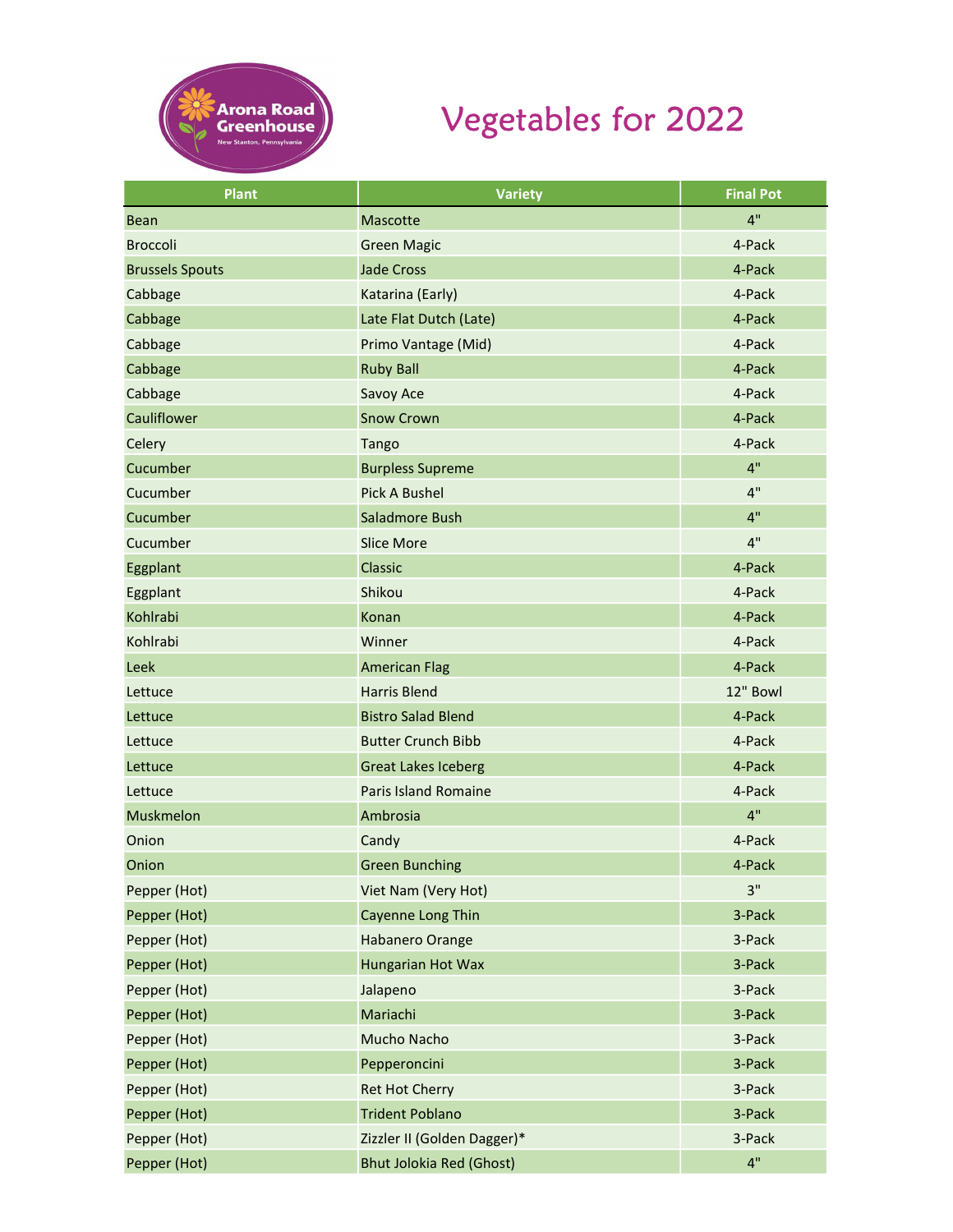| Pepper (Hot)            | Carolina Reaper            | 4"        |
|-------------------------|----------------------------|-----------|
| Pepper (Hot)            | <b>Trinidad Scorpion</b>   | 4"        |
| Pepper (Sweet Ball)     | <b>Orange Blaze</b>        | 3-Pack    |
| Pepper (Sweet Bell)     | <b>Better Bell IV</b>      | 3-Pack    |
| Pepper (Sweet Bell)     | <b>Big Bertha</b>          | 3-Pack    |
| Pepper (Sweet Bell)     | California Wonder F1       | 3-Pack    |
| Pepper (Sweet Bell)     | Flavorburst                | 3-Pack    |
| Pepper (Sweet Bell)     | Keystone                   | 3-Pack    |
| Pepper (Sweet Bell)     | King Arthur (Fat & Sassy)  | 3-Pack    |
| Pepper (Sweet Bell)     | King of the North          | 3-Pack    |
| Pepper (Sweet Bell)     | Lady Bell                  | 3-Pack    |
| Pepper (Sweet Non Bell) | Cubanelle                  | 3-Pack    |
| Pepper (Sweet Non Bell) | <b>Giant Marconi</b>       | 3-Pack    |
| Pepper (Sweet Non Bell) | Gypsy                      | 3-Pack    |
| Pepper (Sweet Non Bell) | Lunch Box Mix              | 3-Pack    |
| Pepper (Sweet Non Bell) | Mama Mia Gaillo            | 3-Pack    |
| Pepper (Sweet Non Bell) | Sweet Banana               | 3-Pack    |
| Pumpkin                 | <b>Magic Lantern</b>       | 4"        |
| Squash                  | <b>Butternut Waltham</b>   | 4"        |
| Squash                  | <b>Gold Rush</b>           | 4"        |
| Squash                  | Tivoli Spaghetti           | 4"        |
| Squash                  | Zucchini Elite             | 4"        |
| Strawberry              | <b>Summer Breeze Rose</b>  | 4"        |
| <b>Swiss Chard</b>      | <b>Bright Lights</b>       | 4-Pack    |
| Tomatillo               | <b>Super Verde</b>         | 4.5" Deep |
| Tomato                  | <b>Better Boy</b>          | 3-Pack    |
| Tomato                  | <b>Big Beef</b>            | 3-Pack    |
| Tomato                  | <b>Brandywine</b>          | 3-Pack    |
| Tomato                  | <b>Burpee Big Boy</b>      | 3-Pack    |
| Tomato                  | Celebrity                  | 3-Pack    |
| Tomato                  | <b>Delicious</b>           | 3-Pack    |
| Tomato                  | <b>Early Girl</b>          | 3-Pack    |
| Tomato                  | La Roma III                | 3-Pack    |
| Tomato                  | Lemon Boy                  | 3-Pack    |
| Tomato                  | <b>Mountain Fresh Plus</b> | 3-Pack    |
| Tomato                  | Parks Whopper              | 3-Pack    |
| Tomato                  | <b>Rutgers</b>             | 3-Pack    |
| Tomato                  | Supersonic                 | 3-Pack    |
| Tomato                  | Supersteak                 | 3-Pack    |
| Tomato                  | Sweet 100                  | 3-Pack    |
| Tomato                  | <b>Better Boy</b>          | 4.5" Deep |
| Tomato                  | <b>Big Beef</b>            | 4.5" Deep |
| Tomato                  | <b>Buffalosun</b>          | 4.5" Deep |
| Tomato                  | <b>Early Girl</b>          | 4.5" Deep |
| Tomato                  | <b>Early Resilience</b>    | 4.5" Deep |